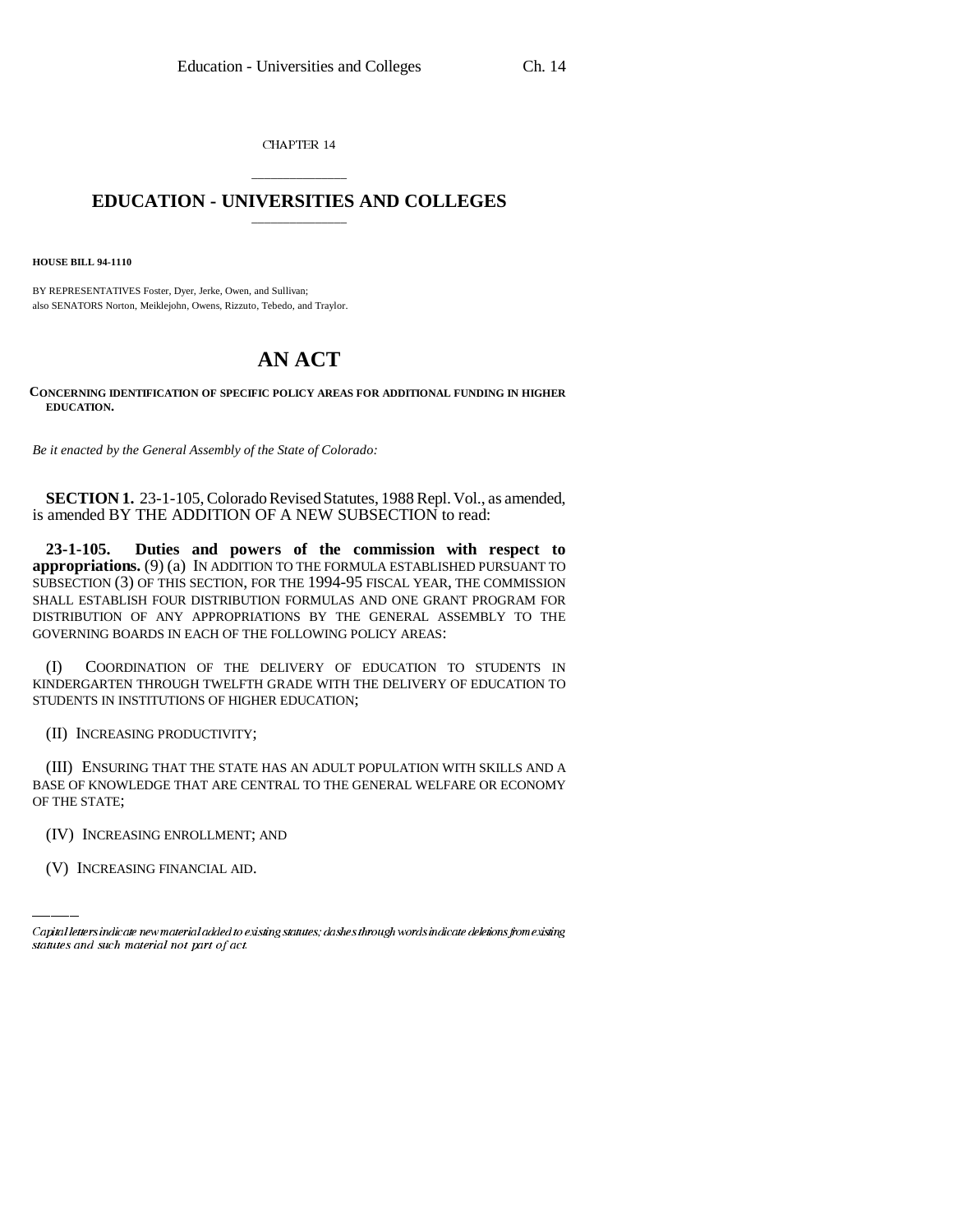(b) ANY APPROPRIATIONS MADE FOR THE POLICY AREAS SPECIFIED IN SUBPARAGRAPHS (II) TO (V) OF PARAGRAPH (a) OF THIS SUBSECTION (9) SHALL BE DISTRIBUTED PURSUANT TO DISTRIBUTION FORMULAS ADOPTED BY THE COMMISSION AS PROVIDED IN SUBSECTION (3.5) OF THIS SECTION. NOTWITHSTANDING THE PROVISIONS OF SUBSECTION (3.5) OF THIS SECTION, ANY APPROPRIATIONS MADE FOR THE POLICY AREA SPECIFIED IN SUBPARAGRAPH (I) OF PARAGRAPH (a) OF THIS SUBSECTION (9) SHALL BE MADE IN A SINGLE LINE ITEM TO THE COMMISSION FOR DISTRIBUTION BY A GRANT PROGRAM ESTABLISHED BY THE COMMISSION PURSUANT TO THE PROVISIONS OF SECTION 23-1-122 (2).

(c) THE COMMISSION SHALL BASE THE DISTRIBUTION FORMULAS AND GRANT PROGRAM REQUIRED PURSUANT TO THIS SUBSECTION (9) ON THE PARAMETERS AND MEASURES ESTABLISHED IN SECTION 23-1-122. APPLICATION OF THE DISTRIBUTION FORMULAS AND GRANT PROGRAM TO EACH INSTITUTION OF HIGHER EDUCATION SHALL NOT RESULT IN AN EXPANSION OF ANY INSTITUTION'S ROLE AND MISSION.

**SECTION 2.** Article 1 of title 23, Colorado Revised Statutes, 1988 Repl. Vol., as amended, is amended BY THE ADDITION OF A NEW SECTION to read:

**23-1-122. Commission directive - separately funded policy areas.** (1) THE GENERAL ASSEMBLY HEREBY FINDS THAT, BECAUSE OF THE LIMITED AVAILABILITY OF STATE RESOURCES AND THE INCREASING EDUCATIONAL NEEDS OF THE RESIDENTS OF COLORADO, THE ALLOCATION OF STATE RESOURCES TO THE SPECIFIC POLICY AREAS WITHIN HIGHER EDUCATION THAT WILL MOST BENEFIT THE RESIDENTS OF COLORADO IS OF INCREASING IMPORTANCE AND OF HIGH PRIORITY TO THE GENERAL ASSEMBLY. THE GENERAL ASSEMBLY FURTHER FINDS THAT THE FUNDING OF HIGHER EDUCATION IN COLORADO IS A POLICY DECISION THAT IS INTENDED TO REWARD EXCELLENCE IN EDUCATION AND INCREASES IN SERVICES WHICH ARE DEMANDED BY AND BENEFICIAL TO THE STATE OF COLORADO AND ITS CITIZENS. IT IS THEREFORE THE INTENT OF THE GENERAL ASSEMBLY THAT THE COMMISSION APPLY THE PARAMETERS AND MEASURES SPECIFIED IN THIS SECTION TO DISTRIBUTE TO THE GOVERNING BOARDS ANY AMOUNT WHICH THE GENERAL ASSEMBLY MAY APPROPRIATE TO THE POLICY AREAS SPECIFIED IN THIS SECTION AND THAT SUCH DISTRIBUTIONS BE MADE IN CONCERT WITH THE UNIQUE ROLE AND MISSION OF EACH INSTITUTION OF HIGHER EDUCATION SO AS NOT TO EXPAND SUCH ROLE AND MISSION. SUCH DISTRIBUTION SHALL BE IN ACCORDANCE WITH THE DISTRIBUTION FORMULAS ESTABLISHED BY THE COMMISSION AS REQUIRED IN SECTION 23-1-105 (9).

(2) (a) FOR THE 1994-95 FISCAL YEAR, ADDITIONAL APPROPRIATIONS MAY BE AVAILABLE, THROUGH A COMPETITIVE GRANT PROCESS, TO GOVERNING BOARDS WHICH HAVE IN PLACE OR ESTABLISH PROGRAMS OR SERVICES WHICH COORDINATE THE DELIVERY OF EDUCATION TO STUDENTS IN KINDERGARTEN THROUGH TWELFTH GRADE WITH THE DELIVERY OF EDUCATION TO STUDENTS IN INSTITUTIONS OF HIGHER EDUCATION. SUCH PROGRAMS OR SERVICES SHALL FALL WITHIN THE FOLLOWING PARAMETERS:

(I) PROGRAMS FOR THE DEVELOPMENT AND IMPLEMENTATION OF CONTENT STANDARDS FOR UNDERGRADUATE EDUCATION WHICH ARE CONSISTENT WITH THE CONTENT STANDARDS DEVELOPED FOR KINDERGARTEN THROUGH TWELFTH GRADE PURSUANT TO PART 4 OF ARTICLE 53 OF TITLE 22, C.R.S.;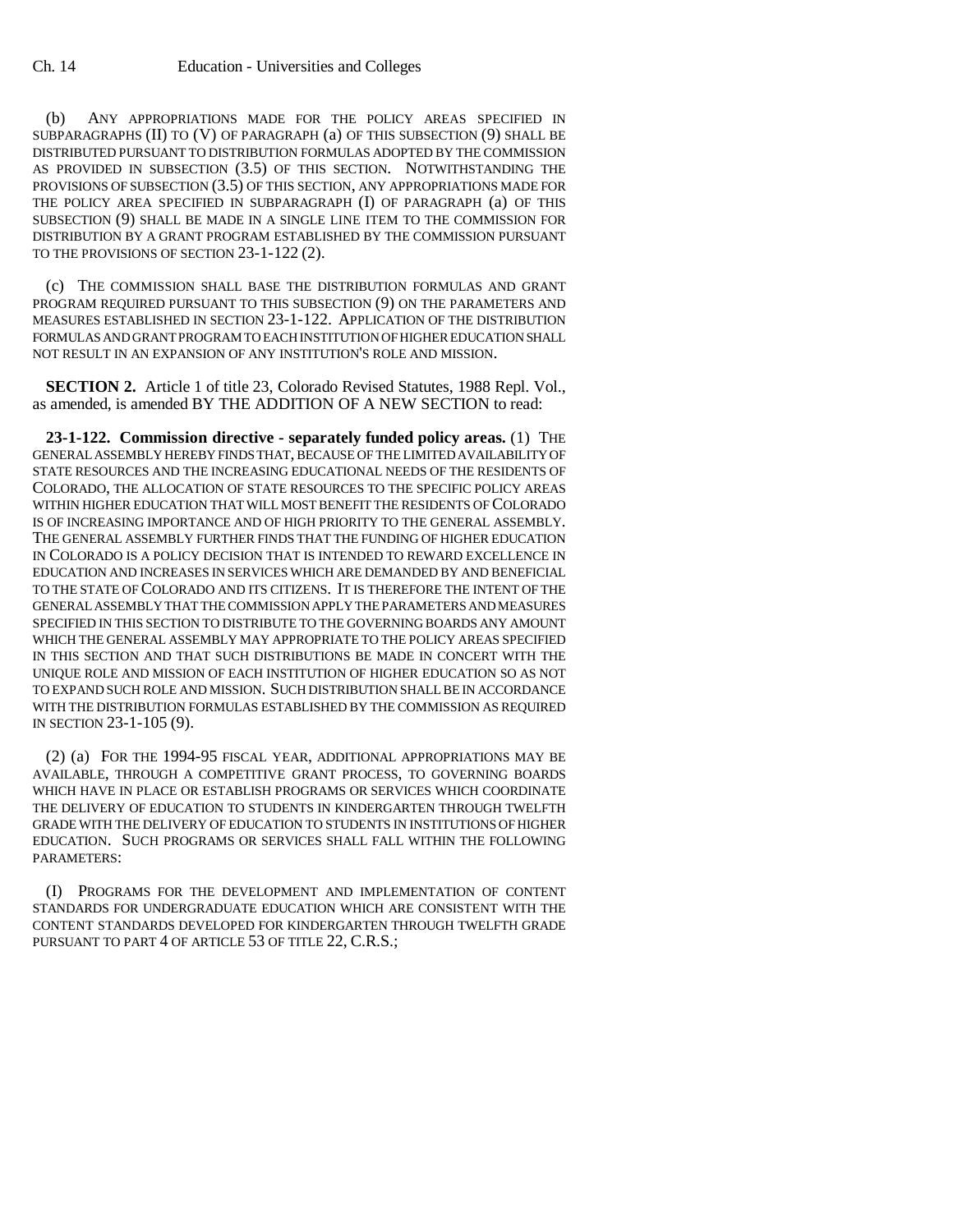(II) PROGRAMS WHICH COMBINE THE EFFORTS OF SECONDARY SCHOOLS AND INSTITUTIONS OF HIGHER EDUCATION, INCLUDING COMMUNITY COLLEGES AND VOCATIONAL EDUCATION PROGRAMS, TO ENABLE STUDENTS TO COMPLETE PROGRAMS OF POSTSECONDARY EDUCATION QUICKLY AND EFFICIENTLY;

(III) PROGRAMS FOR SHARING FACULTY, ADMINISTRATORS, EDUCATIONAL AND NONEDUCATIONAL SERVICES, FACILITIES, AND OTHER RESOURCES BETWEEN ANY SCHOOL DISTRICT OR ANY PUBLIC SCHOOL AND ANY INSTITUTION OF HIGHER EDUCATION;

(IV) PROGRAMS TO PROVIDE JOINT EDUCATIONAL EXPERIENCES FOR STUDENTS IN GRADES KINDERGARTEN THROUGH TWELVE AND POSTSECONDARY STUDENTS;

(V) PROGRAMS THAT OFFER EFFECTIVE EDUCATIONAL PROGRAMS TO STUDENTS IN KINDERGARTEN THROUGH TWELFTH GRADE THROUGH THE USE OF TECHNOLOGY;

(VI) PROGRAMS, IN ACCORDANCE WITH THE REQUIREMENTS OF SECTION 23-1-119, UNDER WHICH THE INSTITUTION OF HIGHER EDUCATION REPORTS TO THE SECONDARY PUBLIC EDUCATION SYSTEM CONCERNING THE SKILLS AND ABILITIES, AND LEVEL OF PROFICIENCY THEREOF, NECESSARY FOR FIRST-YEAR STUDENTS, THE LEVEL OF PROFICIENCY IN SUCH SKILLS AND ABILITIES CURRENTLY EXHIBITED BY FIRST-YEAR STUDENTS, THE LEVEL OF ACHIEVEMENT CURRENTLY EXHIBITED BY FIRST-YEAR STUDENTS, AND ANY OTHER INFORMATION THAT WILL PROVIDE A BETTER TRANSITION FOR STUDENTS BETWEEN THE TWO EDUCATION SYSTEMS; AND

(VII) PROGRAMS THAT DEVELOP OR IMPROVE THE QUALITY OF THE EDUCATIONAL SKILLS OR EFFICIENCY OF TEACHERS, PRINCIPALS, AND ADMINISTRATORS IN KINDERGARTEN THROUGH TWELFTH GRADE.

(b) THE COMMISSION SHALL ESTABLISH AND ADMINISTER THE COMPETITIVE GRANT PROCESS FOR DISTRIBUTING FUNDS UNDER THIS SUBSECTION (2), INCLUDING SETTING TIME FRAMES FOR SUBMISSION OF APPLICATIONS TO THE COMMISSION AND DECISIONS REGARDING SUCH APPLICATIONS, DETERMINING WHICH GOVERNING BOARDS WILL RECEIVE FUNDS, AND DETERMINING THE AMOUNT RECEIVED BY SUCH GOVERNING BOARDS.

(3) (a) FOR THE 1994-95 FISCAL YEAR, ADDITIONAL APPROPRIATIONS MAY BE AVAILABLE TO THE GOVERNING BOARDS TO REWARD OR ENCOURAGE PRODUCTIVITY WHICH CONCENTRATES ON DELIVERY OF EFFICIENT AND PRODUCTIVE, YET HIGH QUALITY, EDUCATION. IN THIS REGARD, ALL FACULTY SHALL BE ASSUMED TO HAVE A TEACHING ROLE.

(b) A GOVERNING BOARD MAY RECEIVE FUNDS PURSUANT TO THIS SUBSECTION (3) BY DEMONSTRATING AN EMPHASIS, OR INCREASING ITS EMPHASIS, ON PRODUCTIVITY BY IMPLEMENTING STRUCTURAL CHANGES AND REQUIREMENTS WITHIN THE FOLLOWING PARAMETERS:

INCREASING THE NUMBER OF SECTIONS AVAILABLE FOR STUDENTS IN HIGH-DEMAND REQUIRED COURSES IF AN INSUFFICIENT NUMBER OF SUCH SECTIONS EXISTS;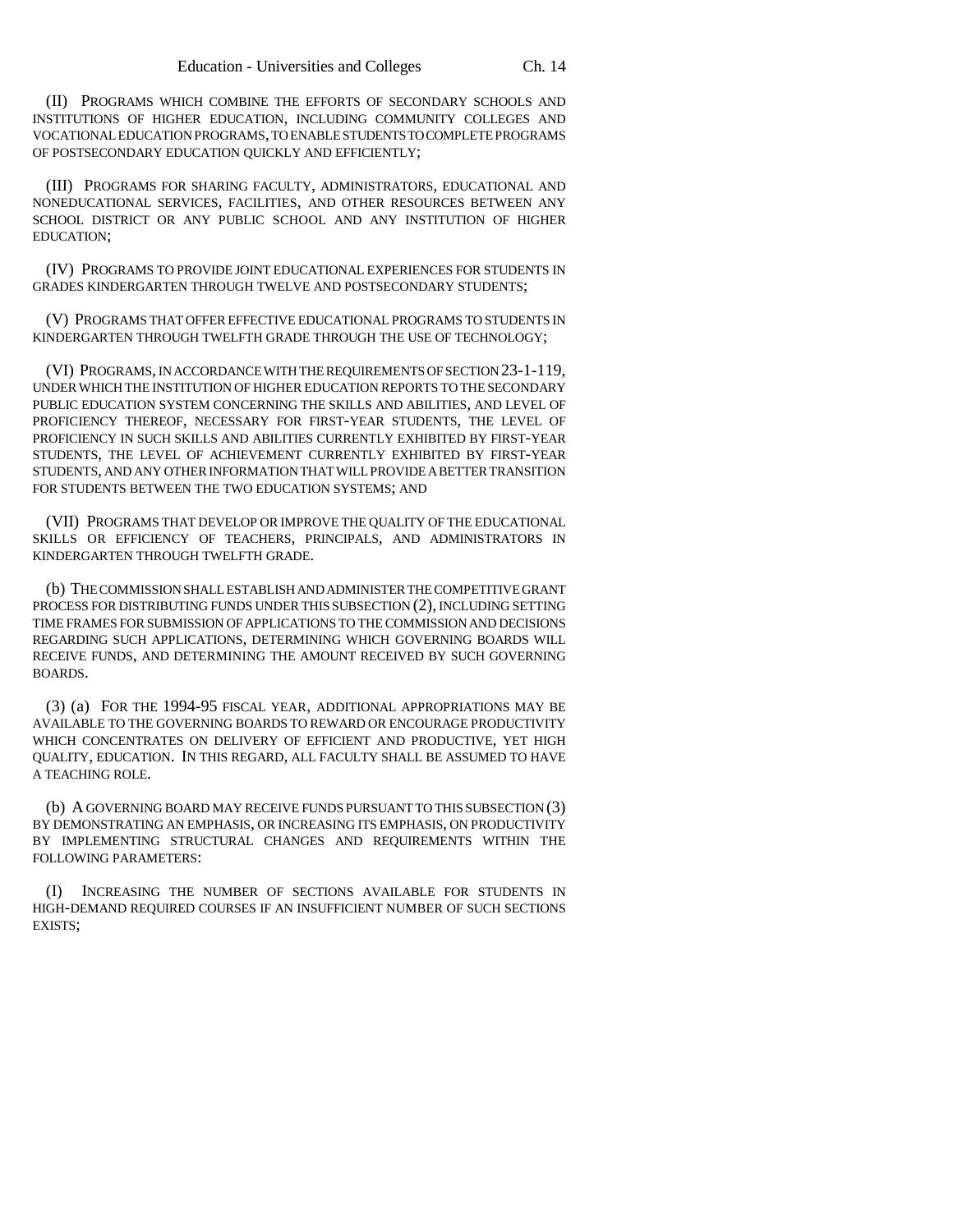Ch. 14 Education - Universities and Colleges

(II) INCREASING THE NUMBER OR DEMONSTRATING A HIGH NUMBER OF UNDERGRADUATE TEACHING HOURS, UNDERGRADUATE STUDENT CONTACT HOURS, AND UNDERGRADUATE ADVISING HOURS COMPLETED BY FULL-TIME FACULTY;

(III) INCREASING THE RATIO OR DEMONSTRATING A HIGH RATIO OF TEACHING FACULTY TO NONTEACHING FACULTY AND STAFF;

(IV) INCREASING THE PERCENTAGE OR DEMONSTRATING A HIGH PERCENTAGE OF FULL-TIME OR PART-TIME FACULTY WHO TEACH UNDERGRADUATE STUDENTS;

(V) IMPROVING THE CURRICULUM THROUGH ANALYSIS OF THE PERFORMANCE RATE ON GRADUATE SCHOOL AND PROFESSIONAL LICENSING EXAMS;

(VI) ESTABLISHING A SYSTEM TO SUPERVISE AND OVERSEE PAID FACULTY SABBATICALS, DECREASING THE NUMBER OR DEMONSTRATING A LOW NUMBER OF PAID NONEDUCATIONAL EXTENDED FACULTY AND ADMINISTRATOR LEAVES, AND MAINTAINING A PUBLIC RECORD OF THE PURPOSE AND GENERAL RESULTS OF ALL PAID SABBATICALS AND ALL PAID EXTENDED FACULTY AND ADMINISTRATOR LEAVES;

(VII) REDUCING OR DEMONSTRATING LOW ADMINISTRATIVE OVERHEAD COSTS;

(VIII) DEMONSTRATING A HIGH DEGREE OF PERSONNEL EFFICIENCY, INCLUDING THE ESTABLISHMENT OF POST-TENURE REVIEW; AND

(IX) REDUCING THE AMOUNT OR DEMONSTRATING A LOW AMOUNT OF REQUIRED ADMINISTRATIVE PAPERWORK FOR STUDENTS AND FACULTY.

(4) (a) FOR THE 1994-95 FISCAL YEAR, ADDITIONAL APPROPRIATIONS MAY BE AVAILABLE TO THE GOVERNING BOARDS FOR IMPLEMENTING PROGRAMS TO ENSURE THAT THE STATE HAS AN ADULT POPULATION WITH SKILLS THAT ARE CENTRAL TO THE COLORADO ECONOMY AND TO INCREASE THE TECHNICAL MANAGEMENT SKILLS OF THE COLORADO WORK FORCE. SUCH PROGRAMS SHALL FALL WITHIN THE FOLLOWING PARAMETERS:

(I) PROGRAMS TO PROVIDE BASIC SKILLS EDUCATION TO ENABLE STUDENTS TO FUNCTION ADEQUATELY IN ENTRY-LEVEL JOBS;

(II) VOCATIONAL TRAINING WHICH INCLUDES TRAINING IN SKILLS NECESSARY FOR SPECIFIC TRADES AND IN BUSINESS MANAGEMENT AND ENTREPRENEURIAL SKILLS;

(III) PROGRAMS TO PROVIDE JOB RETRAINING AND SKILL UPGRADING FOR NONTRADITIONAL STUDENTS;

(IV) PROGRAMS TO PROVIDE TRAINING IN NEW TECHNOLOGY TO ENHANCE THE OVERALL SKILL LEVEL OF THE COLORADO WORK FORCE AND TO ENABLE THE STATE TO COMPETE IN GLOBAL MARKETS;

(V) PROGRAMS TO ENSURE THAT PERSONS THROUGHOUT THE STATE OF COLORADO HAVE THE NEEDED SKILLS TO PERFORM THE JOBS NECESSARY IN, AND USE THE TECHNOLOGY APPLICABLE TO, EACH AREA OF THE STATE; AND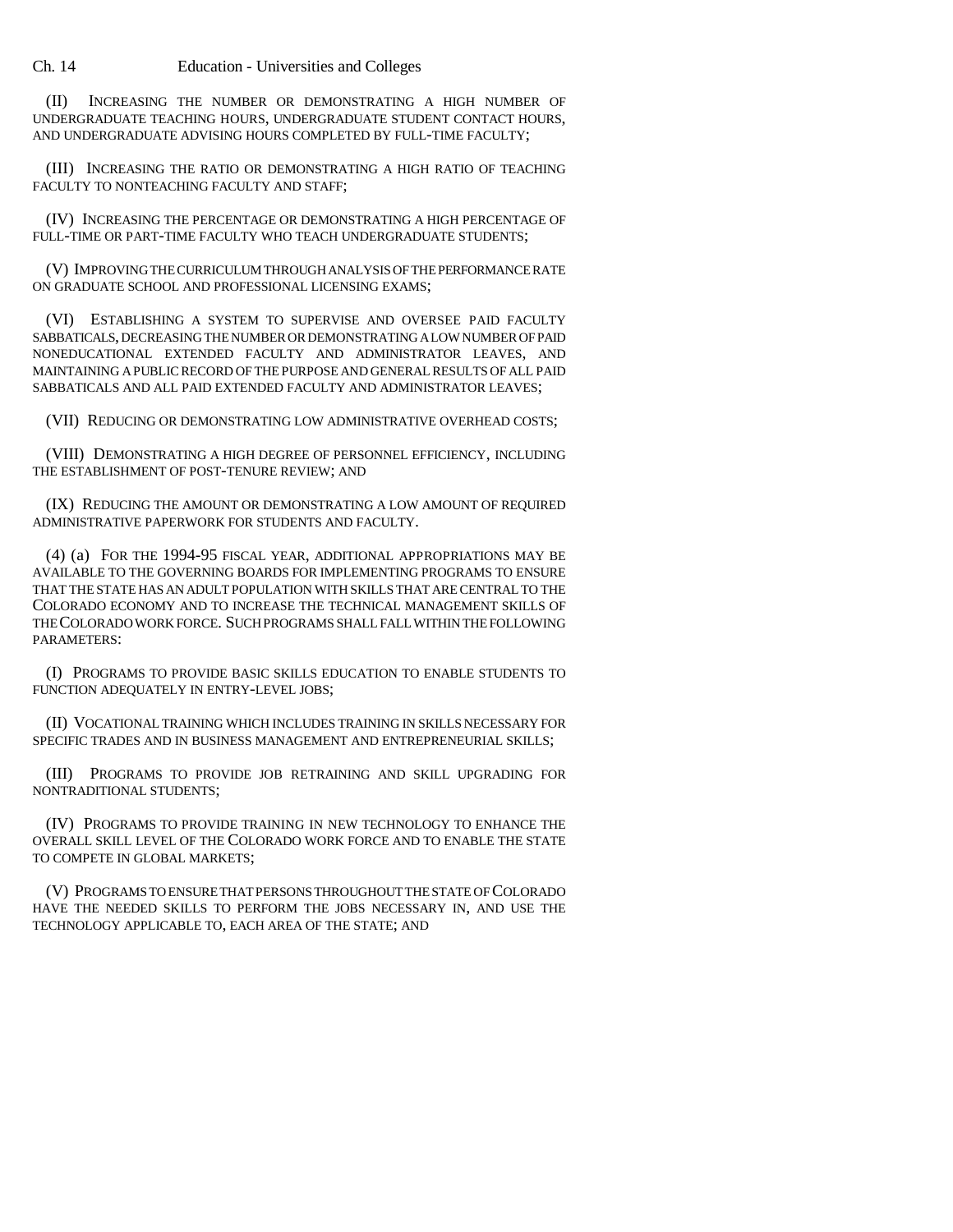(VI) PROGRAMS TO CONDUCT RESEARCH ON ISSUES THAT AFFECT THE STATE'S ECONOMY AND ON METHODS TO INCREASE THE QUALITY, VIABILITY, AND NUMBER OF JOBS IN THE STATE.

(b) THE SUCCESS OF ANY WORK FORCE SKILLS TRAINING PROGRAM SHALL BE MEASURED BY:

(I) THE QUALITY AND NATURE OF JOBS TAKEN BY GRADUATES;

(II) THE NUMBER OF GRADUATES PLACED IN POSITIONS RELEVANT TO THE NEEDS OF THE STATE;

(III) THE NUMBER OF GRADUATES PLACED IN POSITIONS WITHIN THE STATE AS COMPARED TO POSITIONS OUTSIDE THE STATE;

(IV) THE OPPORTUNITIES FOR COOPERATIVE EDUCATION AND INTERNSHIPS INCLUDED IN THE PROGRAM; AND

(V) THE DEGREE OF PROGRAM ACCESS FOR ALL STUDENTS.

(5) (a) FOR THE 1994-95 FISCAL YEAR, ADDITIONAL APPROPRIATIONS MAY BE AVAILABLE TO THE GOVERNING BOARDS FOR THE PURPOSE OF FUNDING PAST INCREASES IN RESIDENT ENROLLMENT AT INSTITUTIONS WHICH DID NOT RECEIVE INCREASED ENROLLMENT FUNDING AT THE TIME SUCH INCREASE OCCURRED AND FOR THE PURPOSE OF TARGETING INCREASED ENROLLMENT OF RESIDENT STUDENTS.

(b) TO RECEIVE ADDITIONAL APPROPRIATIONS PURSUANT TO THIS SUBSECTION (5), A GOVERNING BOARD MUST DEMONSTRATE:

(I) SPECIFIC FISCAL YEARS SINCE FISCAL YEAR 1990-91 IN WHICH IT EXPERIENCED INCREASED RESIDENT ENROLLMENT WHICH WAS UNFUNDED BY GENERAL FUND APPROPRIATIONS;

(II) AN INCREASE IN ENROLLMENT OF RESIDENT UNDER-REPRESENTED STUDENTS OVER THE NUMBER OF RESIDENT UNDER-REPRESENTED STUDENTS ENROLLED DURING THE 1992-93 AND 1993-94 SCHOOL YEARS;

(III) SPECIFIC FISCAL YEARS SINCE FISCAL YEAR 1990-91 IN WHICH THE BOARD CAPPED UNDERGRADUATE RESIDENT ENROLLMENT AT A SPECIFIC INSTITUTION IN RESPONSE TO LIMITED REVENUES; OR

(IV) EFFORTS TO INCREASE ENROLLMENT IN GRADUATE PROGRAMS AND COURSES DELIVERED TO UNDER-SERVED AREAS OF THE STATE WHERE SUFFICIENT DEMAND IS DEMONSTRATED AND WHERE SUCH PROGRAMS AND COURSES ARE PROVIDED BY INSTITUTIONS AUTHORIZED BY THE COMMISSION TO OFFER SUCH PROGRAMS AND COURSES.

(6) (a) FOR THE 1994-95 FISCAL YEAR, ADDITIONAL APPROPRIATIONS MAY BE AVAILABLE TO THE COLORADO COMMISSION ON HIGHER EDUCATION FOR THE PURPOSE OF INCREASING FINANCIAL AID FOR AND DIVERSITY IN THE STUDENT POPULATION BY INCREASING ACCESS TO INSTITUTIONS OF HIGHER EDUCATION WITHIN THE STATE FOR